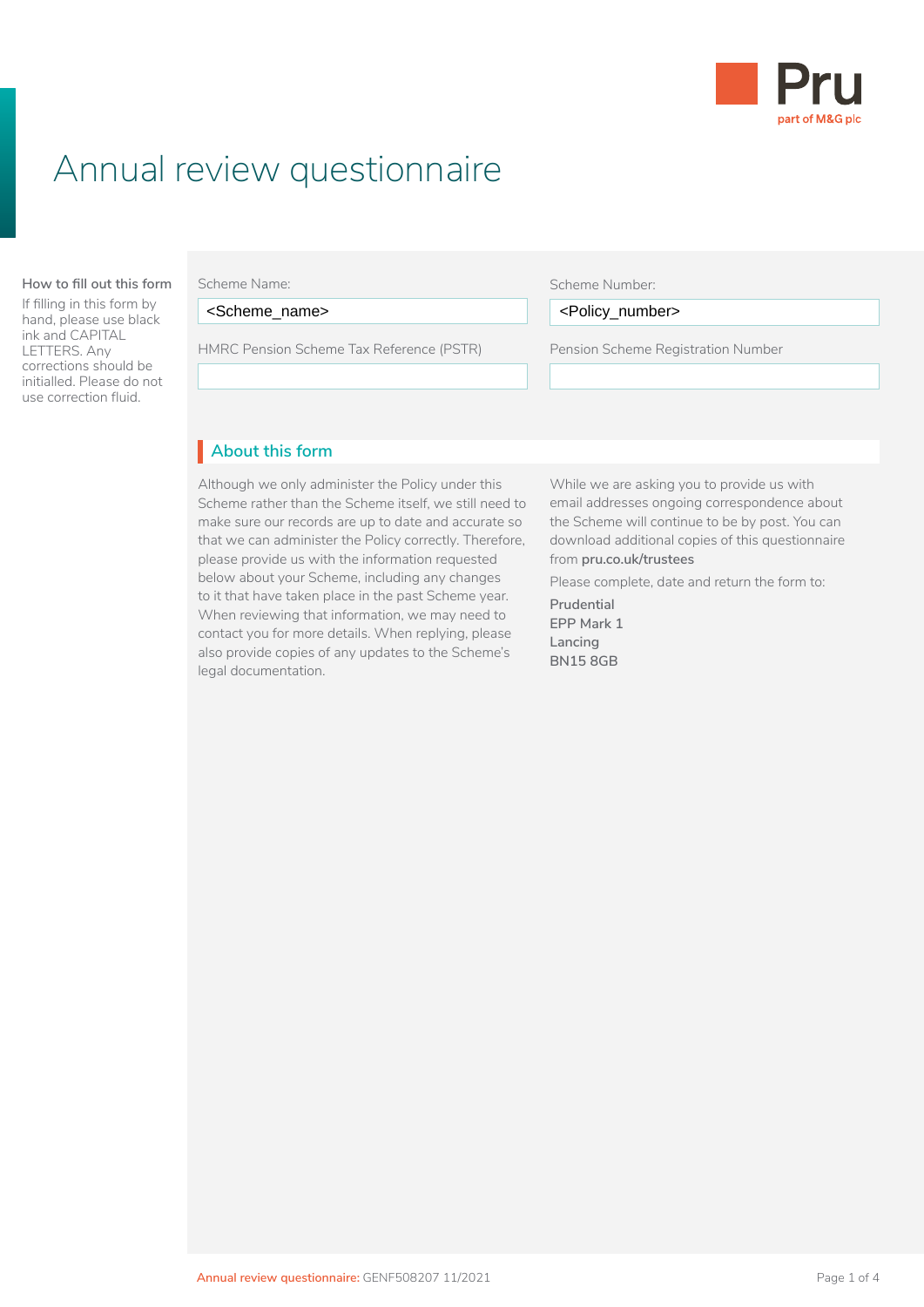| Section 1 - Trustee information                             |                                                        |
|-------------------------------------------------------------|--------------------------------------------------------|
| Trustee's full name                                         | Trustee's contact telephone number                     |
|                                                             |                                                        |
| Trustee's full address                                      | Trustee's registered number, if limited company or plc |
|                                                             |                                                        |
| Postcode                                                    |                                                        |
| Trustee's contact email address                             |                                                        |
| Trustee's full name                                         | Trustee's contact telephone number                     |
|                                                             |                                                        |
| Trustee's full address                                      | Trustee's registered number, if limited company or plc |
|                                                             |                                                        |
|                                                             |                                                        |
|                                                             |                                                        |
| Postcode                                                    |                                                        |
| Trustee's contact email address                             |                                                        |
|                                                             |                                                        |
|                                                             |                                                        |
| Trustee's full name                                         | Trustee's contact telephone number                     |
| Trustee's full address                                      | Trustee's registered number, if limited company or plc |
|                                                             |                                                        |
|                                                             |                                                        |
|                                                             |                                                        |
|                                                             |                                                        |
| Postcode                                                    |                                                        |
| Trustee's contact email address                             |                                                        |
|                                                             |                                                        |
|                                                             |                                                        |
| Trustee's full name                                         | Trustee's contact telephone number                     |
| Trustee's full address                                      | Trustee's registered number, if limited company or plc |
|                                                             |                                                        |
|                                                             |                                                        |
|                                                             |                                                        |
|                                                             |                                                        |
| Postcode                                                    |                                                        |
| Trustee's contact email address                             |                                                        |
|                                                             |                                                        |
| Please continue on a separate sheet of paper, if necessary. |                                                        |

If in the last Scheme year any new Trustees have been appointed, or any Trustees have been removed or resigned, please send us a copy of the relevant Deeds or other legal documentation. Information for any new Trustees should be inserted in boxes above.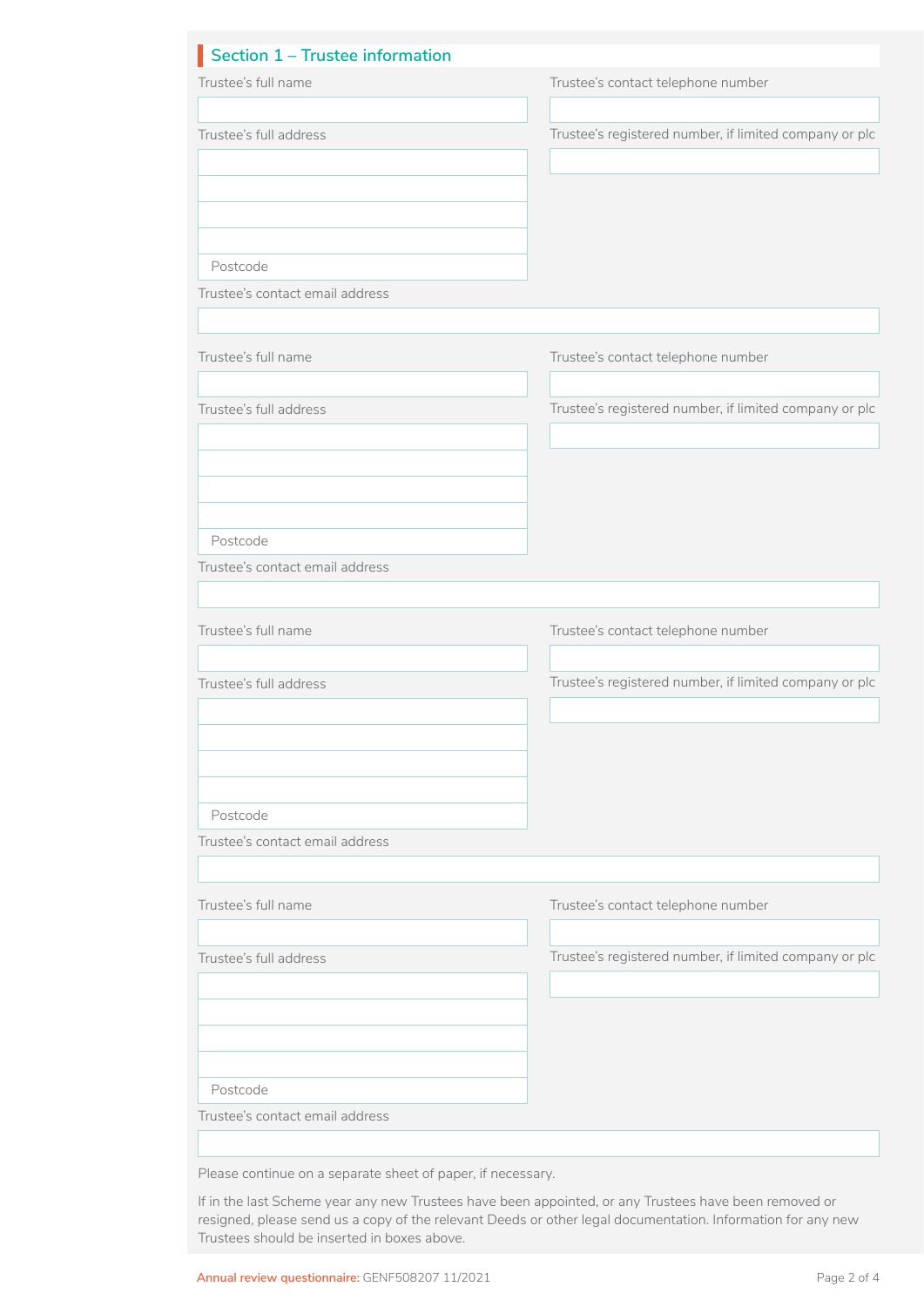# **Section 2 – Declaration**

Once this document has been fully completed, the following declaration must be signed by all Trustees of the Scheme (or an authorised representative), in the space provided.

Please remember to date the form.

We the undersigned confirm the information provided in this questionnaire is true and correct. We undertake to inform Prudential immediately:

- (i) of any change of name and/or address of any Trustee;
- (ii) the appointment of any new Trustee to the Scheme;
- (iii) the removal or resignation of any existing Trustee; and
- (iv) any other material Scheme change eg change of Scheme name.

| Trustee's full name                                                                                     | Trustee's full name |  |
|---------------------------------------------------------------------------------------------------------|---------------------|--|
|                                                                                                         |                     |  |
| Position                                                                                                | Position            |  |
|                                                                                                         |                     |  |
| Signature                                                                                               | Signature           |  |
|                                                                                                         |                     |  |
| Trustee's full name                                                                                     | Trustee's full name |  |
| Position                                                                                                | Position            |  |
|                                                                                                         |                     |  |
| Signature                                                                                               | Signature           |  |
|                                                                                                         |                     |  |
| Trustee's full name                                                                                     | Trustee's full name |  |
|                                                                                                         |                     |  |
| Position                                                                                                | Position            |  |
|                                                                                                         |                     |  |
| Signature                                                                                               | Signature           |  |
|                                                                                                         |                     |  |
|                                                                                                         |                     |  |
| Authorised representative of Trustees - if using this option please provide a copy of the authorisation |                     |  |
| Authorised representative full name                                                                     | Position            |  |
|                                                                                                         |                     |  |
| Signature                                                                                               |                     |  |
|                                                                                                         |                     |  |
| For and on behalf of the Trustees                                                                       |                     |  |
| Date                                                                                                    |                     |  |
| $\Box$<br>$\Box$<br>$M$ $M$<br>Y<br>Y<br>Y<br>Y                                                         |                     |  |